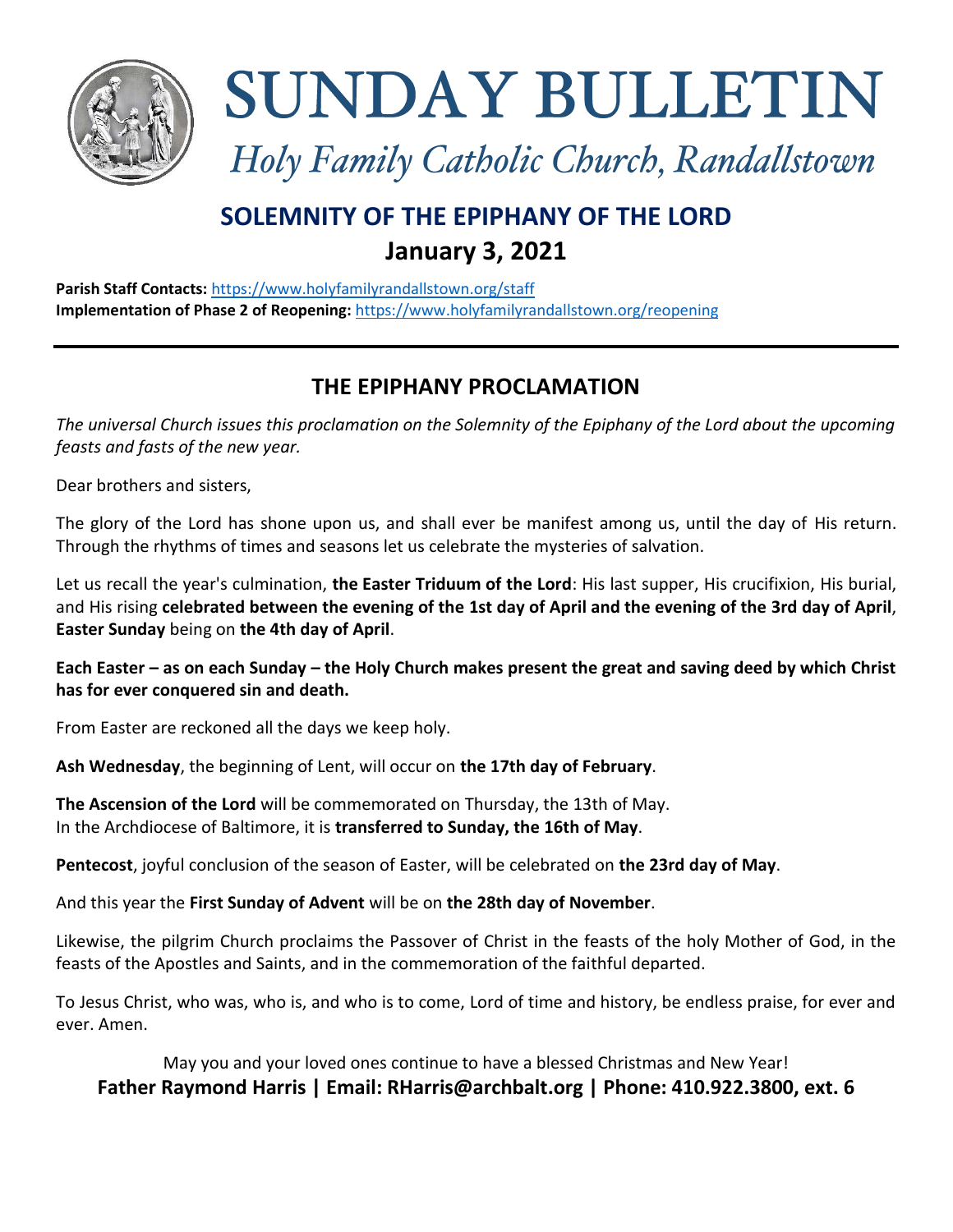# **HOLY MASS SCHEDULE**

## **THE LORD'S DAY**

Saturday at 4 PM Sunday at 7:30 AM & 11 AM

*"first come, first served" seating. Maximum of 100 can attend*

#### **WEEKDAYS**

Monday – Friday at 8:30 AM *"first come, first served" seating. Maximum of 100 can attend Rosary is prayed at 8 AM*

Father Harris will revisit the issue of adding a third Sunday Holy Mass before the end of the year.

# **HOLY MASS INTENTIONS for January 2 – 8**

**Saturday, January 2 at 4 PM** Rodney Citizen †

**Sunday, January 3 at 7:30 AM** Patrick Cavanaugh †

**Sunday, January 3 at 11 AM** The People of Holy Family Parish **Monday, January 4 at 8:30 AM** All Priests & Religious †

**Tuesday. January 5 at 8:30 AM** John Gast †

**Wednesday, January 6 at 8:30 AM**  Holy Souls in Purgatory †

**Thursday, January 7 at 8:30 AM** John Gast †

**Friday, January 8 at 8:30 AM** Bernard Simons

#### **† means a member of the faithful departed**

#### **Options to submit your request s for Mass Intentions** (suggested donation is \$10).

- **by visiting the Parish Office** (open Monday Friday from 9 AM 5 PM)
- **by phone:** Monday Friday from 9 AM 5 PM (410-922-3800, ext. 4)
- **email:** [kerry.topel@archbalt.org](mailto:kerry.topel@archbalt.org)
- **mail:** Holy Family Church, 9531 Liberty Road, Randallstown, MD 21133
- •

# **CHURCH IS OPEN FOR PRIVATE PRAYER: This week's schedule**

•

**Tuesday •** 9 AM – 10 AM

**Thursday •** 9 AM – 10 AM with Eucharistic Adoration

**Saturday •** 2:30 PM – 4 PM

You must follow the protocols as noted on our website [\(https://www.holyfamilyrandallstown.org/reopening\)](https://www.holyfamilyrandallstown.org/reopening). , including wearing a mask in the church building at all times.

# **SACRAMENT OF RECONCILIATION & PENANCE (CONFESSIONS)**

**Learn more:** <https://www.holyfmilyrandallstown.org/penance>

**Saturday** • 2:45 – 3:45 PM

**Other times:** by appointment with Father Harris in person

*Has it been awhile? Do not be afraid! Ask the priest to help you. Receive God's healing mercy.*

2

9531 Liberty Road, Randallstown, MD 21133 410.922.3800 www.holyfamilyrandallstown.org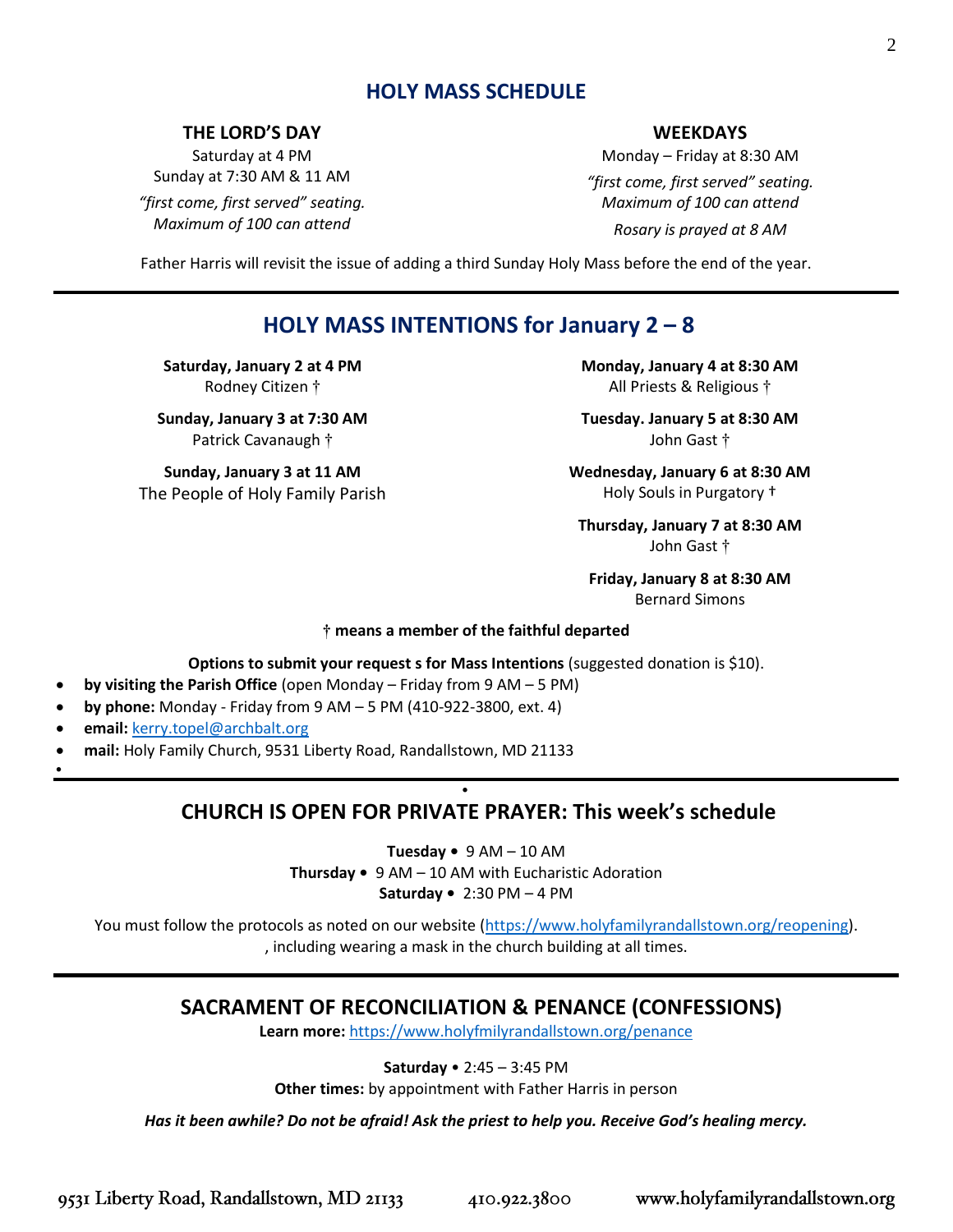# **CHRISTMAS SEASON HOMILY SERIES: "The Light of Christ: Our Path for Life" Solemnity of the Epiphany of the Lord • Our Path to Worship God**

**The light of Christ is our sure path for life, navigating us through the twists and turns that may occur.** We rejoice that Christ has enabled us to experience triumphs. We renew our resolve to follow Christ as we face trials and temptations. **The light of Christ scatters the darkness of gloom; sets our direction for life by His Gospel; and enables us to be steadfast in our devotion with His grace.**

**Read Matthew 2:1-12.** The Magi were Gentiles (i.e., not Jewish) who were resolved to offer homage to the Lord. In fulfilment of prophecy, Jesus is born in Bethlehem. He fulfills God's promise to King David that his lineage will never end (cf. *Micah* 5:1 and *2 Samuel* 7:11-13, respectively). As we begin a new calendar year, this Solemnity reminds us about continuing to make the worship of our Lord God and Savior as primary in our lives. Offering ourselves in loving God and trusting in God's ways is more precious than gold, frankincense, and myrrh. While the Magi were guided by a star created by God, we are guided by the light of faith, a gift that we have received from God. Following the way that the Magi offered homage to the Lord Jesus, we strive to wholeheartedly engage in worship with joy. This type of worship opens our lives to God's grace, enabling us to worship God by how are living outside the periods of liturgical worship.

*Catechism of the Catholic Church* **# #528:** "The Epiphany is the manifestation of Jesus as Messiah of Israel, Son of God and Savior of the world. The great feast of Epiphany celebrates the adoration of Jesus by the wise men (magi) from the East, together with his baptism in the Jordan and the wedding feast at Cana in Galilee. In the magi, representatives of the neighboring pagan religions, the Gospel sees the first-fruits of the nations, who welcome the good news of salvation through the Incarnation. The magi's coming to Jerusalem in order to pay homage to the king of the Jews shows that they seek in Israel, in the messianic light of the star of David, the one who will be king of the nations. Their coming means that pagans can discover Jesus and worship him as Son of God and Savior of the world only by turning towards the Jews and receiving from them the messianic promise as contained in the Old Testament. The Epiphany shows that 'the full number of the nations' now takes its 'place in the family of the patriarchs', and acquires Israelitica dignitas (is made 'worthy of the heritage of Israel')."

# **EPIPHANY BLESSING OF HOMES**

The Magi did not visit the manger but the "house" of Joseph and Mary (cf. *Matthew* 2:11). As baptized people, the life of God dwells within us (e.g., *Galatians* 3:7). When two or more persons gather in the name of Jesus, He is present is a special way too (cf. *Matthew* 18:20). During Holy Mass on the Solemnity of the Epiphany of the Lord, we pray that we will reflect the presence of Christ during our interactions with others, including in our homes.

**The blessing is at the end of this Sunday Bulletin.** It includes the custom of using chalk to mark the doorways of our homes  $[20 + C + M + B + 21]$ . Of course, you can trace the numbers and letters with your finger if you do not want to chalk your doors. On Epiphany (the traditional names of the Magi: Caspar, Melchior and Balthasar), we ask for God's blessings (+) upon all who will enter or depart during this year (2021). CMB can also mean *Christus mansionem benedicat* ("May Christ bless the house.").

# **SUNDAY & CHRISTMAS READINGS**

**January 3: Epiphany of the Lord** Isaiah 60:1-6 + Psalm 72:1-2, 7-8, 10-13 Ephesians 3:2-3,5-6 + Matthew 2:1-12

**January 10: Feast of the Baptism of Lord** Isaiah 42:1-4, 6-7 + Psalm 29: 1-4, 9-10 1 John 4:1-9 + Mark 1:7-11

# **POPE FRANCIS' PRAYER INTENTION FOR JANUARY**

**Intention for evangelization ‐ Human fraternity:** May the Lord give us the grace to live in full fellowship with our brothers and sisters of other religions, praying for one another, open to all.

www.holyfamilyrandallstown.org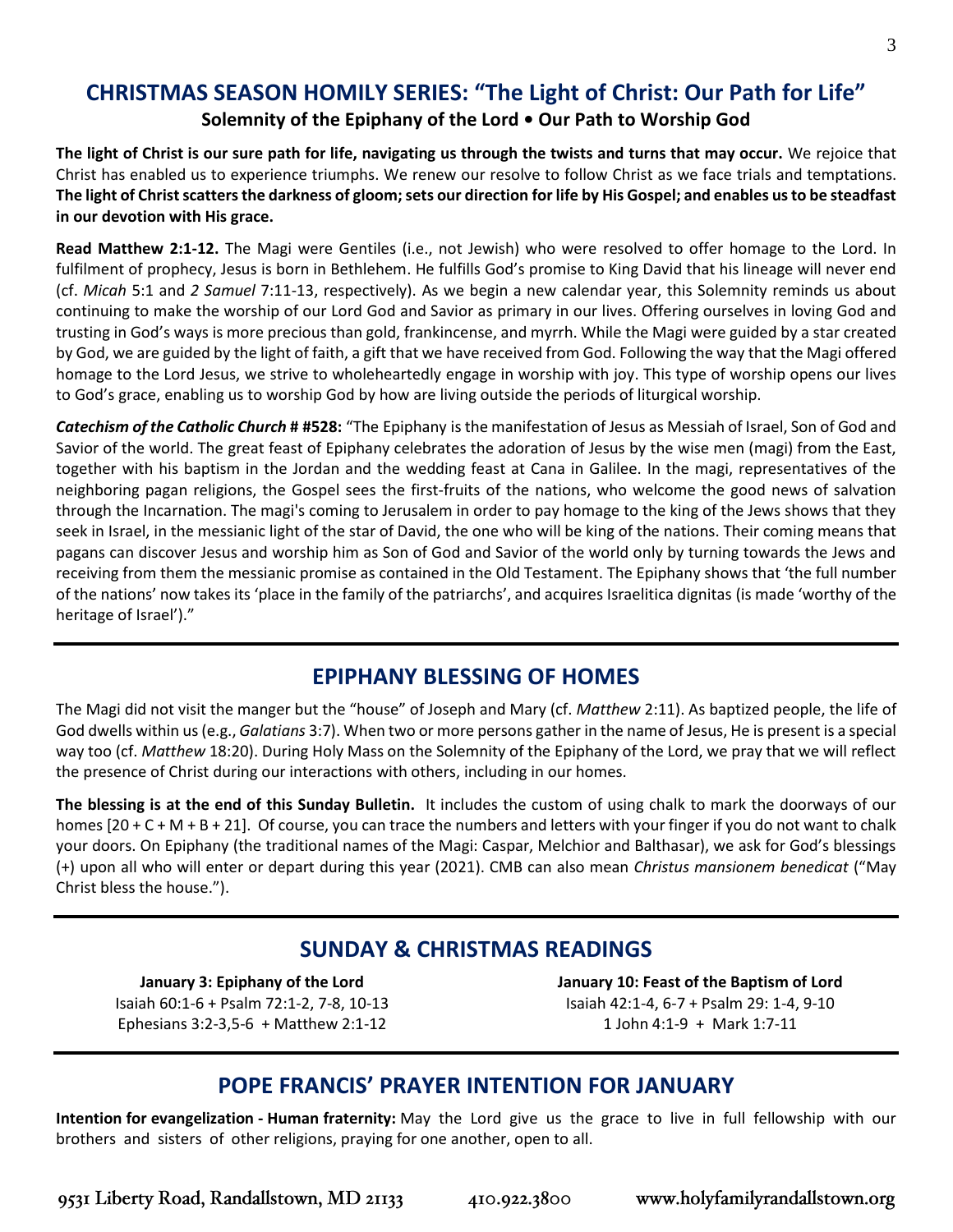# **CONNECTED: GROWING IN CHRIST TOGTHER**

Whether we can worship in the parish church on The Lord's Day or not at this time, we are spiritually connected as we *continue to grow as disciples of Christ within His Church. We continue to fulfill our parish mission.*

#### **PARISH MISSION STATEMENT**

The mission of Holy Family Parish is to help people to believe in Christ, belong to His Church, and bless our communities. We strive to fulfill our mission through worship, evangelization, faith formation, stewardship, fellowship, and service.

#### **CONNECTED SCRIPTURE VERSE**

Jesus said to His disciples, "'I am the vine, you are the branches. Whoever remains in me and I in him will bear much fruit, because without me you can do nothing.'"

#### **PARISH CONNECTED PRAYER**

Lord Jesus Christ, you are the Vine and we are the branches. Apart from You, we can do nothing. Strengthen our connections with You and with one another as we proclaim your Gospel and build your Church. You live and reign with the Father and the Holy Spirit, one God, for ever and ever. Amen.

# **PRAY FOR THOSE WHO ARE SICK**

Jean Alexander, Rocco Aliberti, K. Dale Anderson, Jerry Anderson, Mary Anna Baffoe-Bonnie, Rose Balk, E. Alan Ball, Albert Blanchard, Mary Blanton, Sue Bray, Annette Brown, Josephine Burns, Beth Cassidy, Jeanette Cherigos, Chinyere Chikeka, JoAnn Coules, Liam Craane, Helen Dorman, Veronica Dougherty, Cassie Downey, Dorothy Eichelman, Anne Emerson, Neva Farrah, Barbara Failla, Guy Gable, Joe Gertz, Cullis Glenn, Gary Gordon, Lisa Grey, Jeanie Hakanson, Sherell Hinton, Margaret Irwin, Rosemarie Jean-Louis, Mildred Jones, Cheryl Kauffman, Cassidy Keefe, Greyson Knight, Mary Liberto, Jeffrey Lohinski, Jane Matos, Jack McGinnis, Nancy McQuay, Bob Moan, Peggy Moan, Luz Molock, Randy Norden, Margaret Ntatin, Leobarda Olivares, Louis Onwuanaibe, Cathy Owens, Darcia Parker, Joseph Perozziello, Don Rojas, Lincoln Ross, Vince Rosso, Paul & Elizabeth Ruch, Brenda Sadowski, Rosa Santos, Anthony Serio, Shannon Sharpe, Thelma Smith, Joanne Spriggs, Dottie Swol, Dorothy Lynne Sutch, Greg Thompson, Kimberly Thompson, and Catherine Walsh.

# **PRAY FOR THE DEPARTED**

May the souls of **all the faithful departed**, through the mercy of God, rest in peace.

# **THE ANGELUS: Usually prayed at 6 AM, Noon, & 6 PM**

The Angel of the Lord declared to Mary: *And she conceived of the Holy Spirit*. Hail Mary…

Behold the handmaid of the Lord: *Be it done unto me according to Thy word*. Hail Mary…

And the Word was made Flesh: *And dwelt among us*. Hail Mary…

Pray for us, O Holy Mother of God, *that we may be made worthy of the promises of Christ.*

Let us pray: *Pour forth, we beseech Thee, O Lord, Thy grace into our hearts; that we, to whom the incarnation of Christ, Thy Son, was made known by the message of an angel, may by His Passion and Cross be brought to the glory of His Resurrection, through the same Christ Our Lord. Amen.*

9531 Liberty Road, Randallstown, MD 21133 410.922.3800

www.holyfamilyrandallstown.org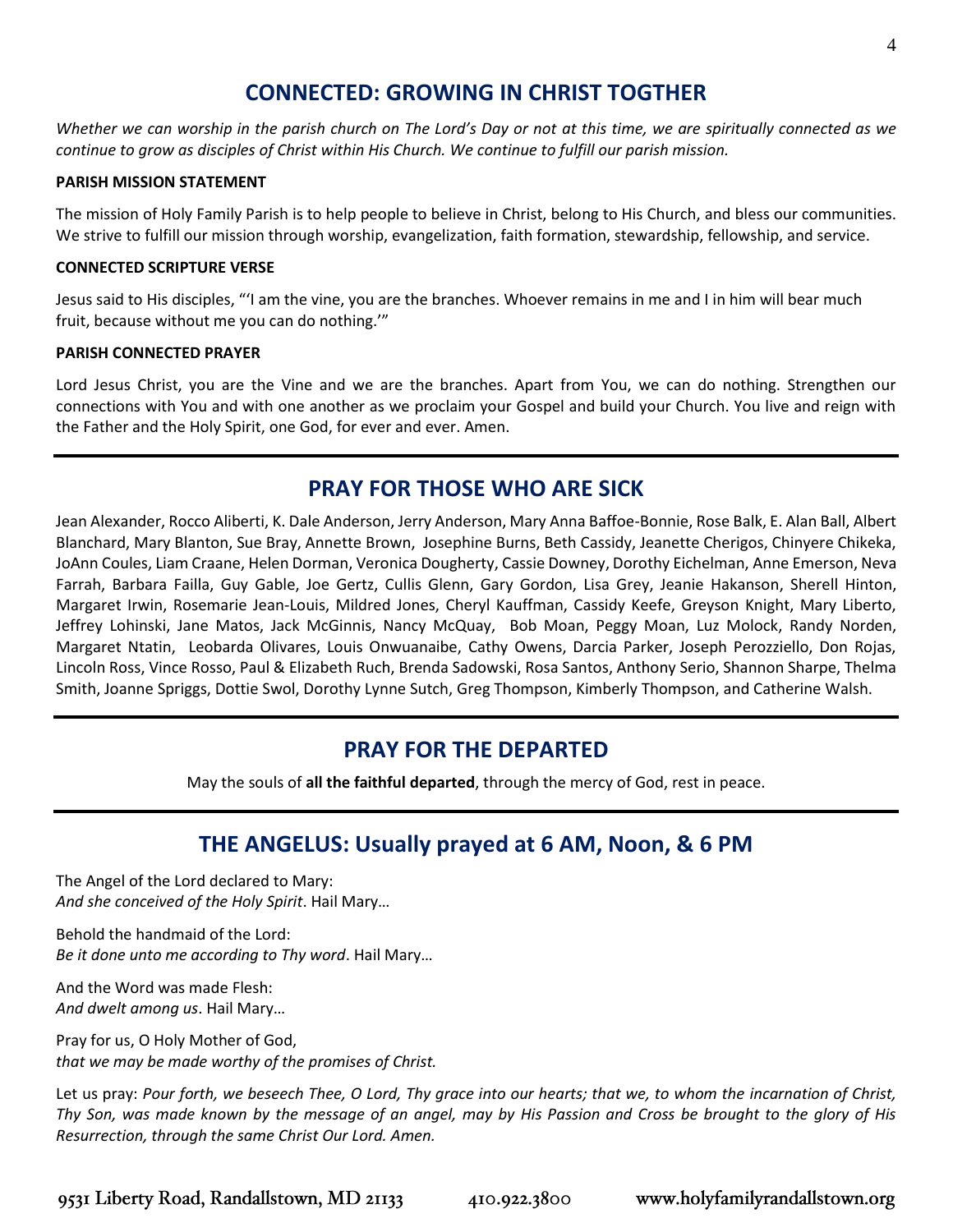# **SUNDAY OFFERTORY REPORT**

This does not include what was given for "second collections". Before the suspension of Holy Mass with the presence of the faithful, we averaged between \$6,000 - \$7,000 on a Sunday. Please do what you can to help your parish to maintain our mission. Options on how to give can be found below.

| Date                          | Dec $7 - Dec 13$ | Dec 14 – Dec 20 | Dec 21 – Dec 27 |
|-------------------------------|------------------|-----------------|-----------------|
| Via mail or hand-delivered    | \$3,242          | \$2,142.50      | \$3,737         |
| Via electronic funds transfer | \$910            | \$1,240         | \$635           |
| In church (envelopes)         | \$1,585          | \$2,390         | \$6,030         |
| In church (non-envelopes)     | \$92             | \$270           | \$251           |
| Total                         | \$5,829          | \$6,042.50      | \$10,653        |

# **Christmas Offering to date:** \$8,581 (+7371 since the last report) **Christmas Flowers Offering to date:** \$1,146 (+ \$100 since the last report)

*Thank you very much for your generosity!* 

**Mail:** Send your offertory envelope or check to: Holy Family Church, 9531 Liberty Road, Randallstown, MD 21133

**Via your bank:** Please send your check to "Holy Family Church, 9531 Liberty Road, Randallstown, MD 21133"

**Electronically:** Learn how to use Give Central at www.holyfamilyrandallstown.org/give

**Text to Give:** Our newest option via GiveCentral.

Text OFFER <space> amount to 14108839358

For example, to offer \$0, you would text OFFER 50 to 14108839358 (no \$ is needed)

# **POOR BOX DONATIONS FOR JANUARY**

The Holy Family Conference of the Saint Vincent de Paul Society coordinates our parish efforts to serve those who are in need.

# **ANNUAL APPEAL FOR CATHOLIC MINISTRIES 2020 165 households pledging \$38,823 – 96% of the Goal**

Thank you for your generosity to the work of the Lord in our parish and Archdiocese. **As of December 29**(data in parenthesis indicates change since the last report),

| <b>Households pledging</b> | same | 165                |
|----------------------------|------|--------------------|
| % parish households        | same | 35%                |
| Amount pledged             | same | \$38,823.00        |
| % of goal                  | same | 96% of \$40,386.00 |
| <b>Rebate to Date</b>      |      | \$7,050.54         |

Our parish receives 25% of donations received up to the goal and 50% of any donations given after the goal has been surpasses.

Father Harris has donated \$250. Any amount that you can give will glorify the Lord and further His work. You can also contribute electronically by visiting the website [\(www.archbalt.org/appeal/give](http://www.archbalt.org/appeal/give)). Please be sure to select "Holy Family-Randallstown" as the parish.

9531 Liberty Road, Randallstown, MD 21133

410.922.3800

www.holyfamilyrandallstown.org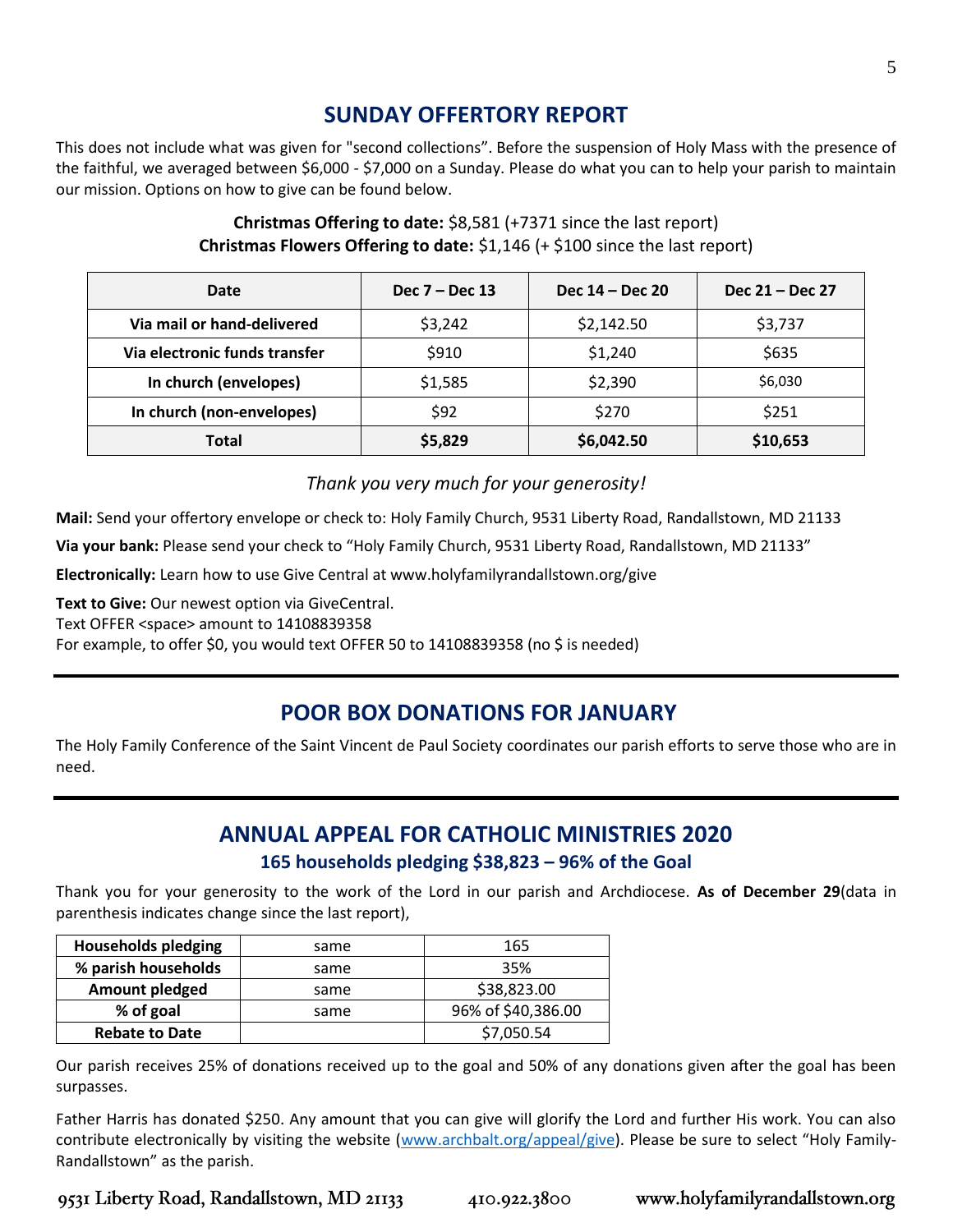# **GENERAL INFORMATION**

## **HOLY FAMILY PARISH INVITES YOU TO JOIN US**

All are welcome to join us as we strive to follow Christ within the fellowship of His Church. God's grace makes it possible for all to accept the entire Gospel, with its comforts and challenges (cf. *Mark* 1:15). **Registration forms can be found at our website** [\(https://www.holyfamilyrandallstown.org/registration\)](https://www.holyfamilyrandallstown.org/registration). Completed forms can be sent to the Parish Office (Holy Family Parish, 9531 Liberty Road, Randallstown, MD 21133).

## **If you have any questions about the Catholic faith, or want to explore becoming a Catholic, please contact:**

## **Father Raymond Harris,** *Pastor*

(410-922-3800, ext. 6 or [rharris@archbalt.org\)](mailto:rharris@archbalt.org)

## **Mrs. JoAnn Harvan-Chin,** *Director of Faith Formation*

(410-922-3800. ext. 5 or [joann.harvan@archblt.org\)](mailto:joann.harvan@archblt.org)

## **PARISH OFFICE HOURS**

**The Parish Office is open from Monday to Friday (9 AM – 5 PM).** You must wear a mask to enter the Parish Office, per the State of Maryland and the Archdiocese of Baltimore. So that the Parish Secretary may serve others who also need assistance, please be considerate of the time.

# **LIVE-STREAM OF HOLY MASS & DEVOTIONS**

For those who are unable to worship in person currently, we have this option. **Watch and worship on Facebook Live. Direct link:** <https://www.facebook.com/HFCRandallstown/live> **Schedule:** <https://www.holyfamilyrandallstown.org/livestream> book account? No problem! Go to the direct link [\(https://www.facebook.com/HFCRandallstown/live\)](https://www.facebook.com/HFCRandallstown/live)

# **BOOK OF INTENTIONS**

You now have an opportunity to submit a prayer request for the Book of Intentions in the narthex. Please keep your prayer request concise and send it to [bookofintentions@gmail.com.](mailto:bookofintentions@gmail.com) Remember, this is not the place to request Mass intentions or to send a message to Father Harris or another staff member.

## **STAY CONNECTED WITH OUR PARISH ON SOCIAL MEDIA**

**Facebook – Parish:** <https://www.facebook.com/HFCRandallstown.org> **Facebook – Father Harris:** <https://www.facebook.com/FatherRaymondHarris> **Instagram – Parish:** <https://www.instagram.com/holyfamily2019>

# **RECEIVE TEXT & EMAIL ALERTS VIA FLOCKNOTE:**

## **Text HFR to 84576 or visit [https://hfr.flocknote.com](https://hfr.flocknote.com/)**

By sharing your phone number, you will receive occasional texts, such as reminders about upcoming events. By sharing your email, you will receive a weekly newsletter from Father Harris and any urgent announcements.

# **STAY CONNECTED BY VISITING OUR PARISH WEBSITE**

[https://www.holyfamilyrandallstown.org](https://www.holyfamilyrandallstown.org/)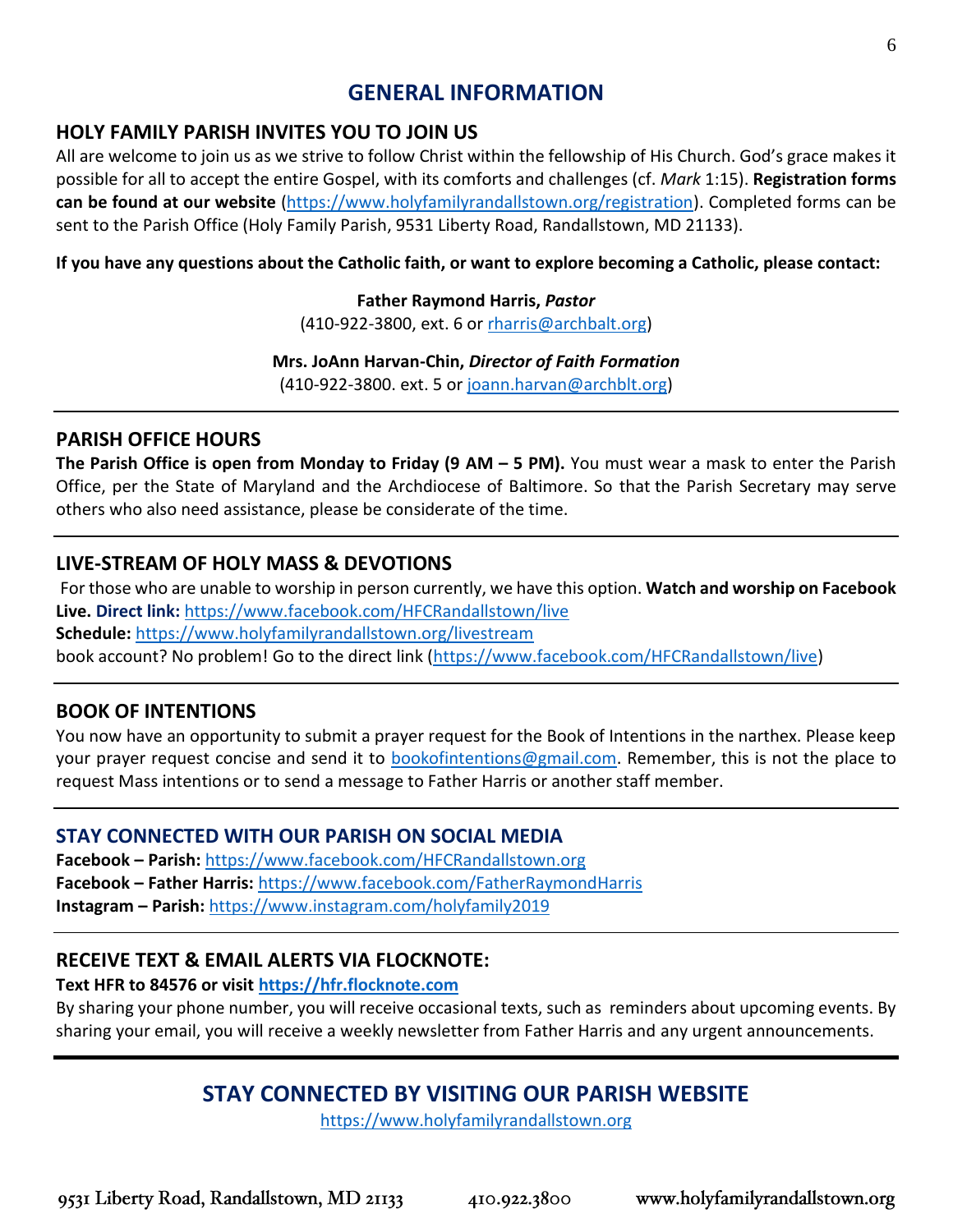# **PARISH NEWS**

#### **CHRISTMAS FLOWERS MEMROIALS & HONORS**

Many thanks to the donors of the Christmas Flowers Offering. The list of donors is posted on our website [\(https://www.holyfamilyrandallstown.org/flowers\)](https://www.holyfamilyrandallstown.org/flowers). It is attached to the December 27<sup>th</sup> Sunday Bulletin as well ([\(https://www.holyfamilyrandallstown.org/update\)](https://www.holyfamilyrandallstown.org/update). See the photographs of our church decorations on our parish Facebook page [\(https://www.facebook.com/media/set?vanity=HFCRandallstown&set=a.1402631436767143\)](https://www.facebook.com/media/set?vanity=HFCRandallstown&set=a.1402631436767143).

#### **2021 PARISH CALENDARS ARE AVAILABLE NOW**

We began distributing them last weekend after Holy Mass on The Lord's Day. Father Harris thanks the Saint Charles Borromeo Council of the Knights of Columbus for helping our parish to pay for the calendars.

#### **TUESDAY EVENING BIBLE STUDY: January 5**

Join us on **Tuesdays at 7:30 PM via Zoom video and phone conferencing**. To receive a Zoom invitation, contact our Director of Faith Formation, JoAnn Harvan-Chin [\(joann.harvan@archbalt.org](mailto:joann.harvan@archbalt.org) or 410-922-3800, ext. 5).

#### **THURSDAY MORNING ADULT BIBLE STUDY: January 7**

Our Director of Faith Formation, JoAnn Harvan-Chin, is leading a Bible Study composed by her on the mysteries of the Rosary. The next session is on **Thursday, January 7 at 10 AM via Zoom video and phone conferencing**. For questions and/or to receive a Zoom invite, please contact JoAnn Harvan-Chin [\(joann.harvan@archbalt.org](mailto:joann.harvan@archbalt.org) or 410- 922-3800, ext. 5).

#### **THURSDAY EVENING BIBLE STUDY: January 7**

**Join Father Harris on Thursday, January 7 at 7 PM on Facebook Live.** A Facebook account is not needed to access the link (https://www.facebook.c). om/HFCRandallstown/live**). The series theme is, "Identity: Christ, the Christian, and the Church."** Deepening our understanding of what Jesus says about Himself will do the same regarding our identity as His disciples gathered in His Church. **The topic us, 'I am the light of the world" The text is John 8:12–20.** 

#### **SUNDAY SCHOOL OF RELIGION: Resumes on January 10**

The Sunday School of Religion is on Christmas break. **The next session is on Sunday, January 10 at 12:30 PM on Zoom video and phone conferencing.** For questions about the Sunday School of Religion and sacramental preparation programs during this 2020 – 2021 year, please contact our Director of Faith Formation, JoAnn Harvan-Chin [\(joann.harvan@archbalt.org](mailto:joann.harvan@archbalt.org) or 410-922-3800, ext. 5).

#### **BRING WATER TO BE BLESSED: January 9 & 10**

Since it was not announced during Holy Mass last weekend, Father Harris will offer another formal blessing of water after the homily during Holy Mass. Please bring a **container of water**. Blessed salt will be added to your containers after Holy Mass. Then take this Holy Water home as a reminder of your baptism and calling to become a saint.

#### **ADVENT GIVING TREE: Thank you!**

The Holy Family Conference of the Saint Vincent de Paul Society and Father Harris thank you for your donations of \$20 gifts cards from Target and Walmart. The beneficiaries received them on December 18 and 19..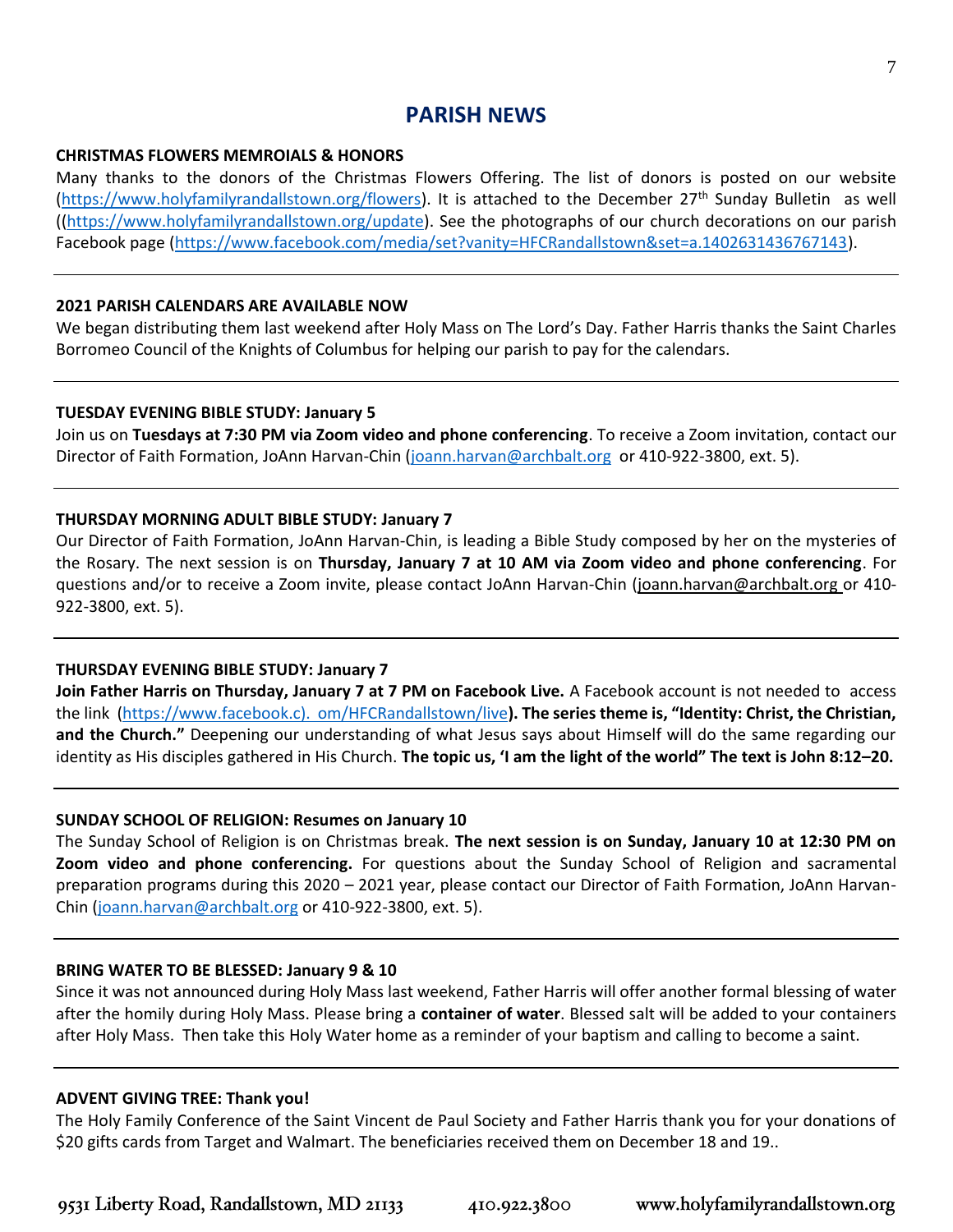# **PARISH NEWS**

## **NO BEANS & BREAD PASTA CASSEROLES THIS MONTH**

The Beans & Bread Soup Kitchen does not need casseroles this month. Instead, we invite parishioners to make care packages for the homeless. See the next announcement.

## **GIVE CARE PACKAGES FOR THE HOMELESS: January 16**

The Beans & Bread Soup Kitchen does not need casseroles this month. Instead, we invite parishioners to make care packages for the homeless, which will be distributed by the soup kitchen. **Put the following materials in a gallon size storage bag (e.g., generic, Hefty®, or Ziploc®):** a bottle of water, a granola bar or other such snack, a pair of socks, toothbrush, toothpaste, small deodorant, soap, a written encouraging note with a Scripture verse and/or prayer. **Saint Vincent de Paul Society members will receive the packages on Saturday, January 16 from 9 AM – 9:30 AM at the church parking lot.** 

## **FOURTH TUESDAY ROSARY: January 26**

The Saint Charles Borromeo Council of the Knights of Columbus invite you to pray the Holy Rosary on **Tuesday, January 26 at 7 PM in the Main Church.** All the mysteries (joyful, sorrowful, glorious, luminous) will be prayed, but feel free to stay for one, some, or all of them. It will not be live-streamed.

## **ACCOMODATIONS FOR THOSE WHO WANT TO RECEIVE THE EUCHARIST Y ON THE TONGUE**

**The federal Centers for Disease Control and Prevention report that the COVID-19 virus can be transmitted through breathing.** This is the only reason that Archbishop William Lori strongly encourages communicants to receive the Eucharist initially in the hand. It is for the health of the clergy and all worshippers.

After continued consultation with his doctors, Father Harris will not administer the Eucharist directly on the tongue on a regular basis. He has several comorbidities and must reduce the risk during this pandemic. **During Holy Mass at 11 AM, a Communion Minister is available to administer the Eucharist directly on the tongue.**

## **RESTOCKING OUR FOOD PANTRY: Resumes in January**

The Holy Family Conference of the Saint Vincent de Paul Society and Father Harris thank you for your donations to the food pantry to feed hungry people. On December 18 & 19, we provided food for 77 households for Christmas. It was covered by *The Catholic Review* [\(https://catholicreview.org/holy-family-parish-brings-christmas-cheer-to](https://catholicreview.org/holy-family-parish-brings-christmas-cheer-to-baltimores-northwest-suburbs/)[baltimores-northwest-suburbs/\)](https://catholicreview.org/holy-family-parish-brings-christmas-cheer-to-baltimores-northwest-suburbs/). The SVDP will resume receiving your donations in early January. The list of needs is on our website [\(https://www.holyfamilyrandallstown.org/pantry\)](https://www.holyfamilyrandallstown.org/pantry).

# **COMMUNITY ANNOUNCEMENTS**

#### **HELP FOR TROUBLED MARRIAGES**

*Retrouvaille* (pronounced retro-vi with a long i) helps couples through difficult times in their marriages. This program has helped many couples experiencing difficulties in their marriage. For confidential information or to register for the upcoming program beginning with a weekend on January 29 to -31, 2021, please visit: [https://www.HelpOurMarriage.org](https://www.helpourmarriage.org/) or call (443) 400-7017, or email [3015@HelpOurMarriage.org.](mailto:3015@HelpOurMarriage.org)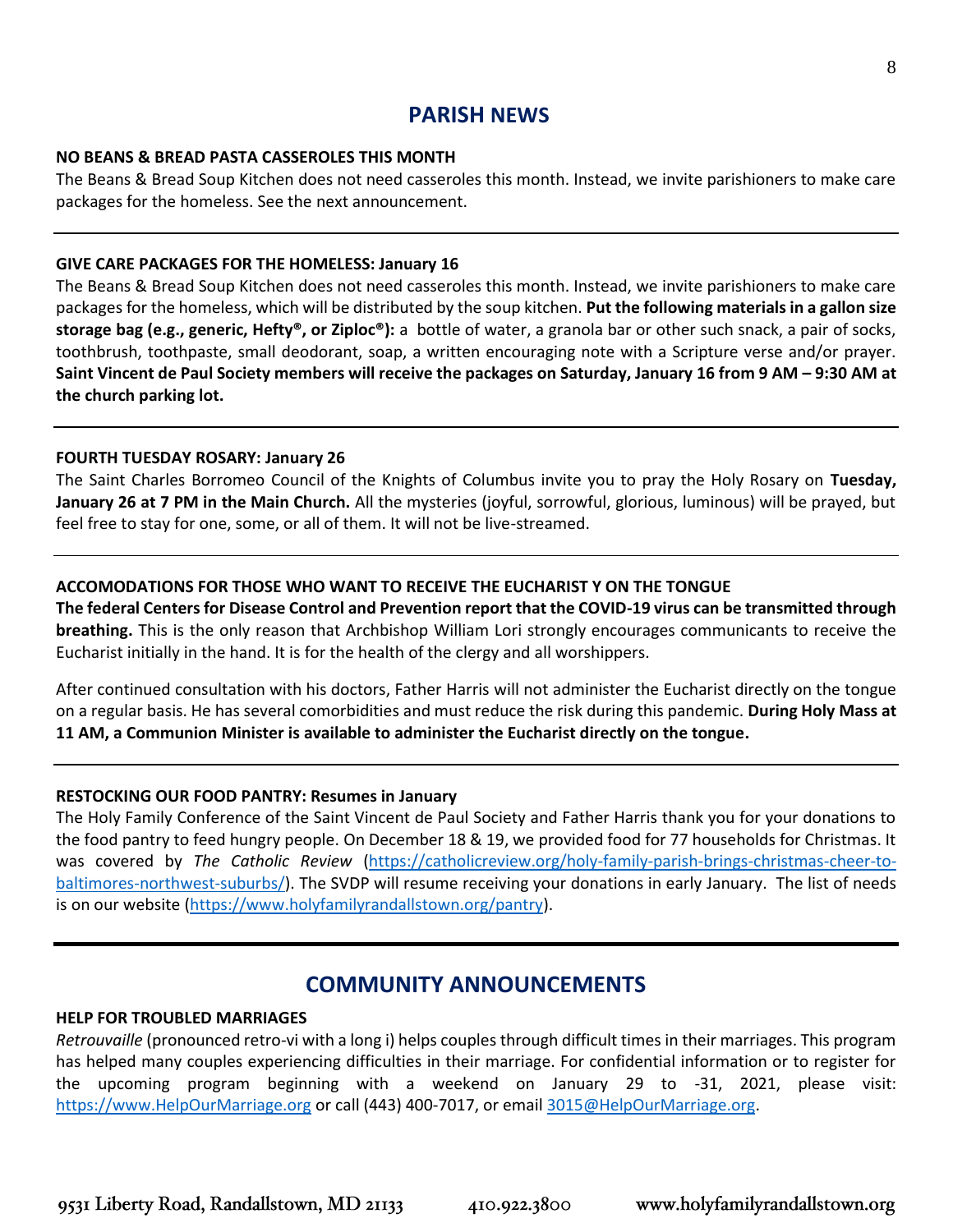# **COMMUNITY ANNOUNCEMENTS**

## **INFORMATION SESSIONS ABOUT THE DIACONATE**

**The diaconate is part of the Sacrament of Holy Orders.** The deacon is ordained to bear witness to Christ the Servant through the ministry of the Word, Liturgy, and Charity. **Those men who are accepted into the four-year formation process have stability in their lives, families, and faith.** By the time of ordination, the candidate has been a Catholic for at least ten years. If married, he has been married at least ten years at the time of ordination. able to provide for the needs of his family, while balancing formation and future ministry expectations.

## **Interested? Contact your parish priest and deacon. Attend one of the information sessions:**

**Thu, Jan 7** • **7 PM:** Our Lady of Perpetual Help, Ellicott City **Sun, Jan 10** • **3 PM**: Saint Ignatius, Ijamsville **Wed, Jan 27 • 6 PM**: Saint Bernadine, Baltimore **Wed, Feb 10** • **7PM**: Zoom

**Please assist the formation team by registering with Kristine Arata, [Kristine.Arata@archbalt.org](mailto:Kristine.Arata@archbalt.org) (registering allows us to contact you if adjustments must be made to the schedule).** To ensure an understanding of the commitment of formation, applications are only available to those who attend an information session, or after special consideration with a member of the formation team: Father Mike Triplett [\(mtriplett@archbalt.org\)](mailto:mtriplett@archbalt.org), Deacon Larry Matheny (Imatheny@e[stignatius.org\)](mailto:lmatheny@e-stignatius.org), and Deacon Scott Lancaster [\(slancaster1@stlouisparish.org\)](mailto:slancaster1@stlouisparish.org).

## **PREGNANT, NEED HELP?**

**Gabriel Network:** 1-800-ANGEL-OK or [https://gabrielnetwork.org](https://gabrielnetwork.org/) **Women's Center West in Catonsville:** 410-788-4433 or<https://www.womenscenterwest.com/> **Maternity Counseling / Adoption Services:** Contact Catholic Charities at 410-659-4050

## **SUFFERING POST-ABORTION STRESS**

**Rachel's Vineyard Baltimore:** 410-625-8491 or https://www.arch**?** [balt.org/project-rachel/](https://www.archbalt.org/project-rachel/)

## **DOMESTIC VIOLENCE HELPLINES**

The abuse of an intimate partner, whether it is a marriage or a dating relationship, causes physical, emotional, and spiritual trauma. Help is available. Call 1-800-MD-HELPS (1-800-634-3577). In an emergency, call 911.

## **CHILD & YOUTH PROTECTION**

The Archdiocese of Baltimore and Holy Family Parish urge anyone who has reason to believe that a child has been subjected to abuse or neglect to report it immediately to the local Department of Social Services, Child Protective Services. The Baltimore County contact is 410-887-8463. The Carroll County contact is 410-386-3434.

If anyone suspects Church Personnel of abuse, neglect, or misconduct with a minor, please also contact the Archdiocesan Office of Child and Youth Protection by calling the Victims' Assistance Line (1-866-417-7469) or by contacting the Office directly (410-547-5348).

# **NOTIFYING THE PARISH ABOUT CORONAVIRUS TESTING**

If you have visited our parish campus, and later learn that you may have been exposed to someone with the COVID-19 virus, please contact the Parish Office as soon as possible so that we can pray for you. We ask that you keep the Parish Office informed throughout your self-quarantine. Confidentiality will be respected by the Parish Staff.

The same protocol applies if you have tested positive for the COVID-19 virus. Please contact the Parish Office as soon as possible so that we can pray for you. Confidentiality will be respected by the Parish Staff. However, for the safety of all, we would have to notify the Archdiocese of Baltimore and follow directives to notify the Parish community.

#### **Please consider this as a moral obligation to love your neighbor.**

9531 Liberty Road, Randallstown, MD 21133 www.holyfamilyrandallstown.org 410.922.3800